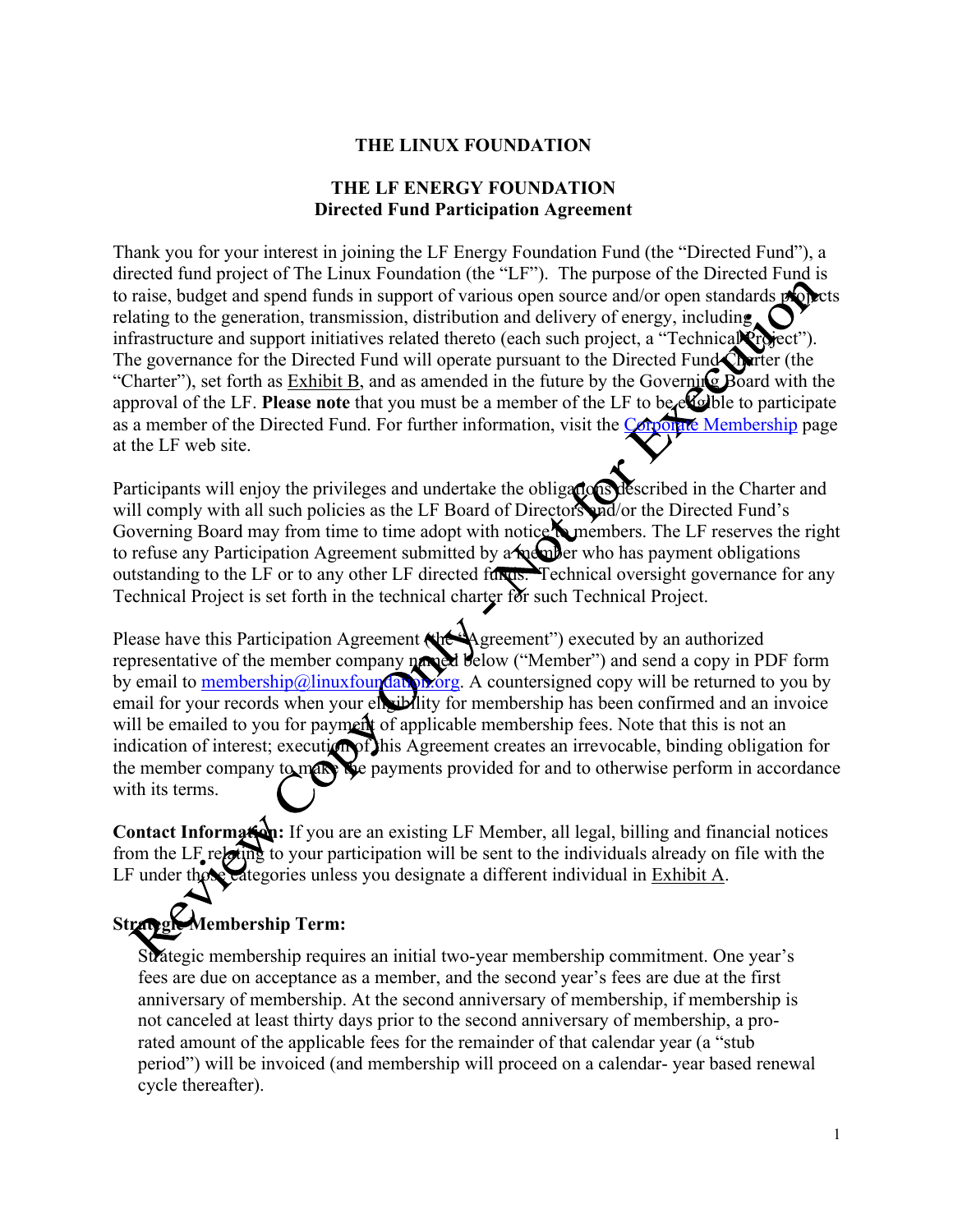#### **General Membership Term and Fee Scale:**

In calculating the appropriate annual fee for General membership, please indicate your current consolidated employee headcount in the membership level selected. Solely for purposes of calculating fees, Consolidated Employees include all employees of Related Companies (as defined in the Charter), which include any direct and indirect parent companies, and all sister and subsidiary entities. Employees do not include third party contractors.

For General Members, at the first anniversary of membership, if membership is not canceled at least thirty days prior to the first anniversary of membership, a pro-rated amount of fees for the remainder of that calendar year will be assessed (and membership proceed on a calendar-year based renewal cycle thereafter).<br> **COMPUTE:** proceed on a calendar-year based renewal cycle thereafter).

#### **Membership Terms:**

For all levels of membership, an initial full year's payment of fees is due upon receipt and acceptance of an executed membership agreement and payable within thirty days of the date of invoice from the LF. Agreements signed before the 15th of the month will be invoiced as if active on the first of the month of signature. Agreements signature on or after the 15th will be invoiced as if active on the 1st of the following month. All fee amounts are irrevocable and nonrefundable commitments based in US Dollars. We reserve the right to refuse your Participation Agreement if you have outstanding obligations to the  $\Sigma$ F or any other LF projects.

All Fee amounts are irrevocable commitments based in US Dollars. In no event will fees be refunded, upon a Member's resignation of

Each Member acknowledges that the  $L$  and other Directed Fund members depend upon reliable participation renewal information to budget effectively, and that the  $LF$ 's ability to provide services to the Directed Fund would suffer in the event of nonpayment of participation fees. Each Member acknowledges The Linux Foundation's Good Standing Policy, available at https://www.linuxfourdation.org/good-standing-policy.

Notice of any increase in participation fees for the following calendar year will be given on or before October 15 in the current calendar year. Member's participation for each calendar year and any stub period, and its obligation to pay participation fees for the following calendar year or stub period, as applicable, will renew annually for successive one-year terms, unless the applicant delivers written notice of non-renewal to the LF on or before December 1 of the current membership year.

If all outstanding membership fees obligations are paid, a member who chooses not to renew membership or cancels their membership will no longer be subject to any membership obligations, including membership fee obligations, of LF Energy.

[REMAINDER OF THIS PAGE INTENTIONALLY LEFT BLANK]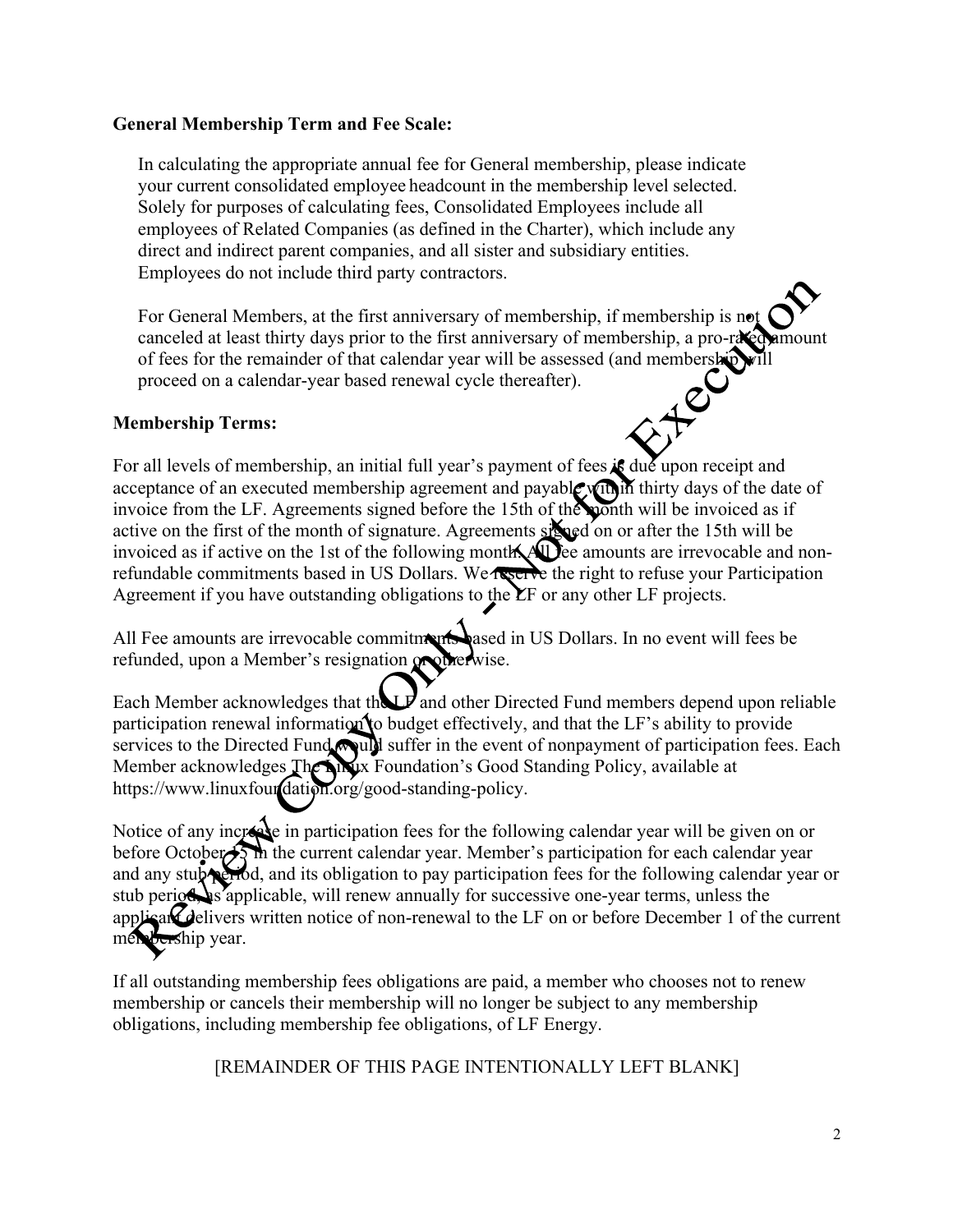| <b>Name of Member Company:</b>                                                                                                                                                                                                 | <u> 1980 - Johann Barbara, martxa alemaniar a</u> |
|--------------------------------------------------------------------------------------------------------------------------------------------------------------------------------------------------------------------------------|---------------------------------------------------|
|                                                                                                                                                                                                                                |                                                   |
|                                                                                                                                                                                                                                |                                                   |
| PR/Logo Usage: Do we have your permission to:                                                                                                                                                                                  |                                                   |
| display your logo on the Directed Fund's website (Yes or No)?                                                                                                                                                                  |                                                   |
| announce your participation via press release (Yes or No)?                                                                                                                                                                     |                                                   |
| Preferred method(s) for receiving invoices (PDF or Hard Copy):                                                                                                                                                                 |                                                   |
| Is a Purchase Order (PO) required ( <i>Yes or No</i> )?                                                                                                                                                                        |                                                   |
| If Yes, please provide the following details:<br>Name:                                                                                                                                                                         |                                                   |
| E-mail:                                                                                                                                                                                                                        |                                                   |
| By signing below, the Member acknowledges and agrees that when signed and accepted by the<br>LF, this Agreement represents a binding contract between the parties and commits the applicant<br>to these terms and obligations: |                                                   |
| Authorized Representative of Member:                                                                                                                                                                                           | Accepted:                                         |
|                                                                                                                                                                                                                                | THE LINUX FOUNDATION                              |
| (Print Member Name)                                                                                                                                                                                                            |                                                   |
| Signature<br>$\lambda$                                                                                                                                                                                                         | Signature                                         |
| Name                                                                                                                                                                                                                           | Name                                              |
|                                                                                                                                                                                                                                | Title                                             |
| Date                                                                                                                                                                                                                           | Date                                              |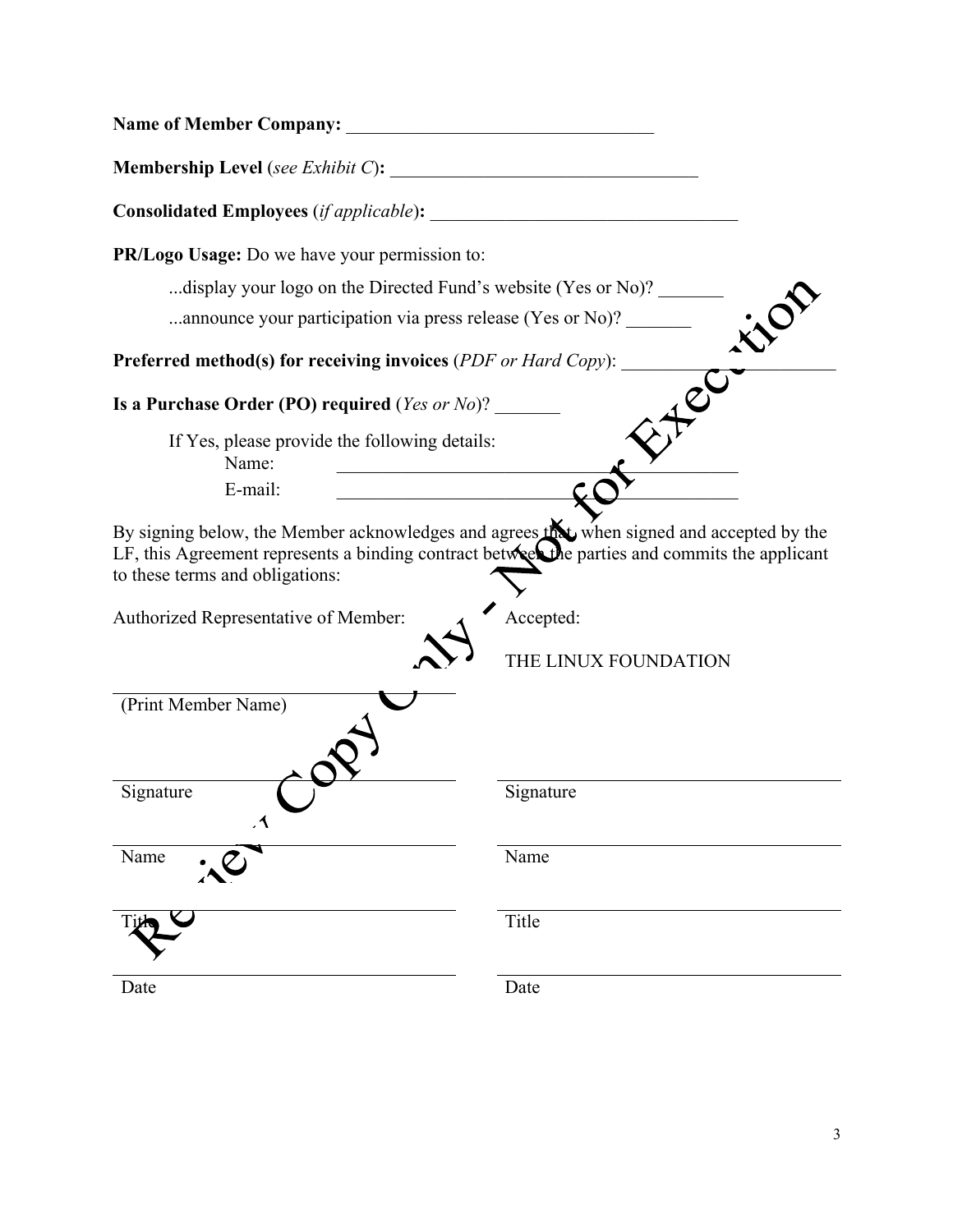# **Exhibit A**

| <b>Primary Project Contact</b>                                                                             |        |
|------------------------------------------------------------------------------------------------------------|--------|
| (for all notices, including voting)                                                                        |        |
| Name:                                                                                                      |        |
| Title:                                                                                                     |        |
| Phone No:                                                                                                  |        |
| E-mail:                                                                                                    |        |
|                                                                                                            | Centre |
| <b>Primary Technical Contact</b>                                                                           |        |
| Name:                                                                                                      |        |
| Title:                                                                                                     |        |
| Phone No:                                                                                                  |        |
| E-mail:                                                                                                    |        |
|                                                                                                            |        |
| <b>Primary Marketing Contact</b>                                                                           |        |
| Name:                                                                                                      |        |
| Title:                                                                                                     |        |
| Phone No:                                                                                                  |        |
| E-mail:                                                                                                    |        |
|                                                                                                            |        |
| <b>Primary PR Contact</b>                                                                                  |        |
| (For approving press releases or quotes with respect to the Project)                                       |        |
| Name:                                                                                                      |        |
| Title:                                                                                                     |        |
| Phone No:                                                                                                  |        |
| E-mail:                                                                                                    |        |
| Legal <i>Contact</i>                                                                                       |        |
| $(Th$ <sub>co</sub> ntact should be your primary in-house attorney for open source matters with respect to |        |
| the Project. If you do not have in-house counsel, please leave this blank.)                                |        |
| Name:                                                                                                      |        |
| Title:                                                                                                     |        |
| Phone No:                                                                                                  |        |
| E-mail:                                                                                                    |        |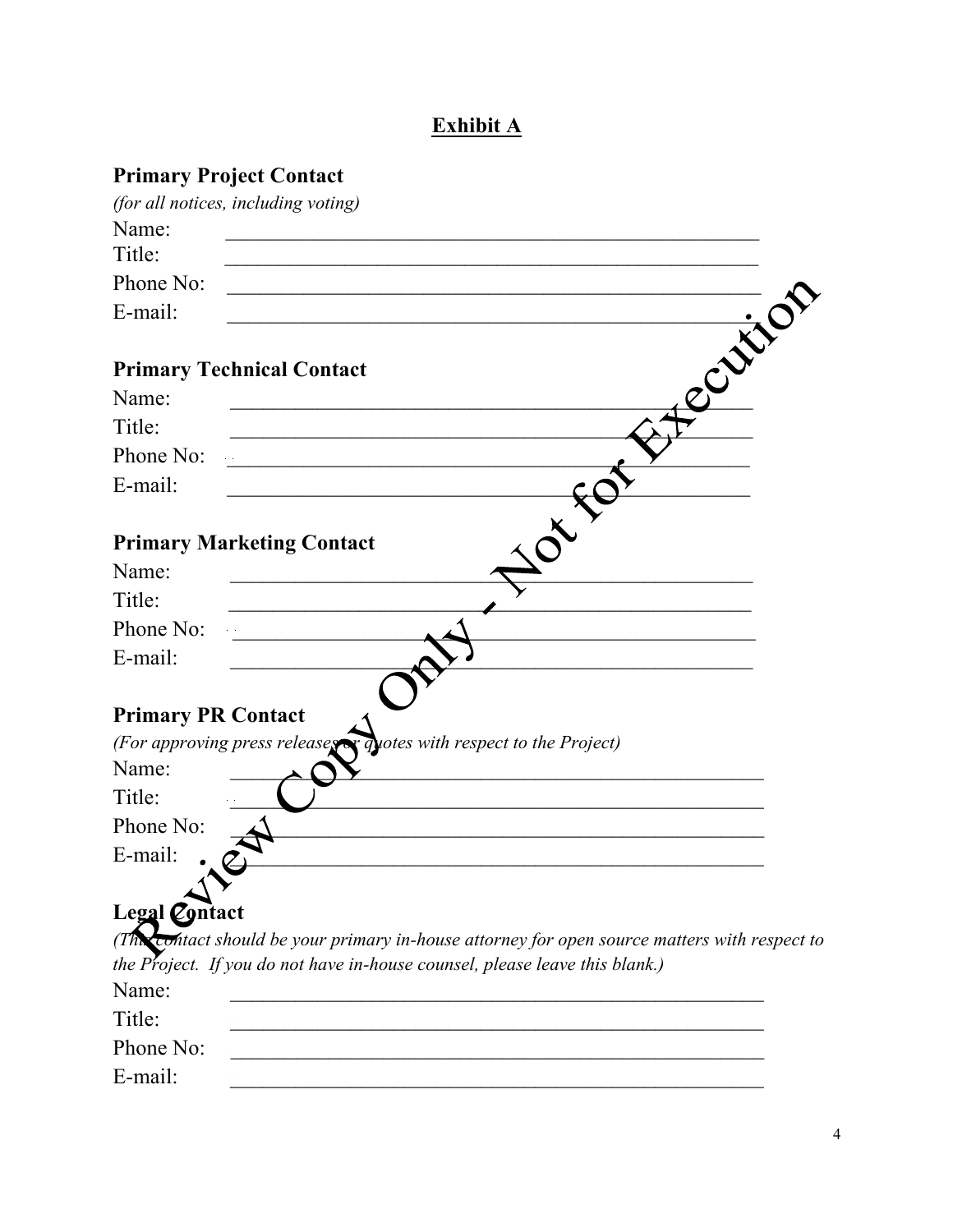# **Billing Address**

|           | (All invoices will be sent to this e-mail address unless the Member directs otherwise $\sum_{n=1}^{\infty}$ |  |
|-----------|-------------------------------------------------------------------------------------------------------------|--|
|           |                                                                                                             |  |
|           |                                                                                                             |  |
| Phone No: |                                                                                                             |  |
| E-mail:   |                                                                                                             |  |
|           | H TONEON<br>YOP                                                                                             |  |
|           | Resited Col                                                                                                 |  |

 $\mathcal{L}_\text{max}$  , and the contract of the contract of the contract of the contract of the contract of the contract of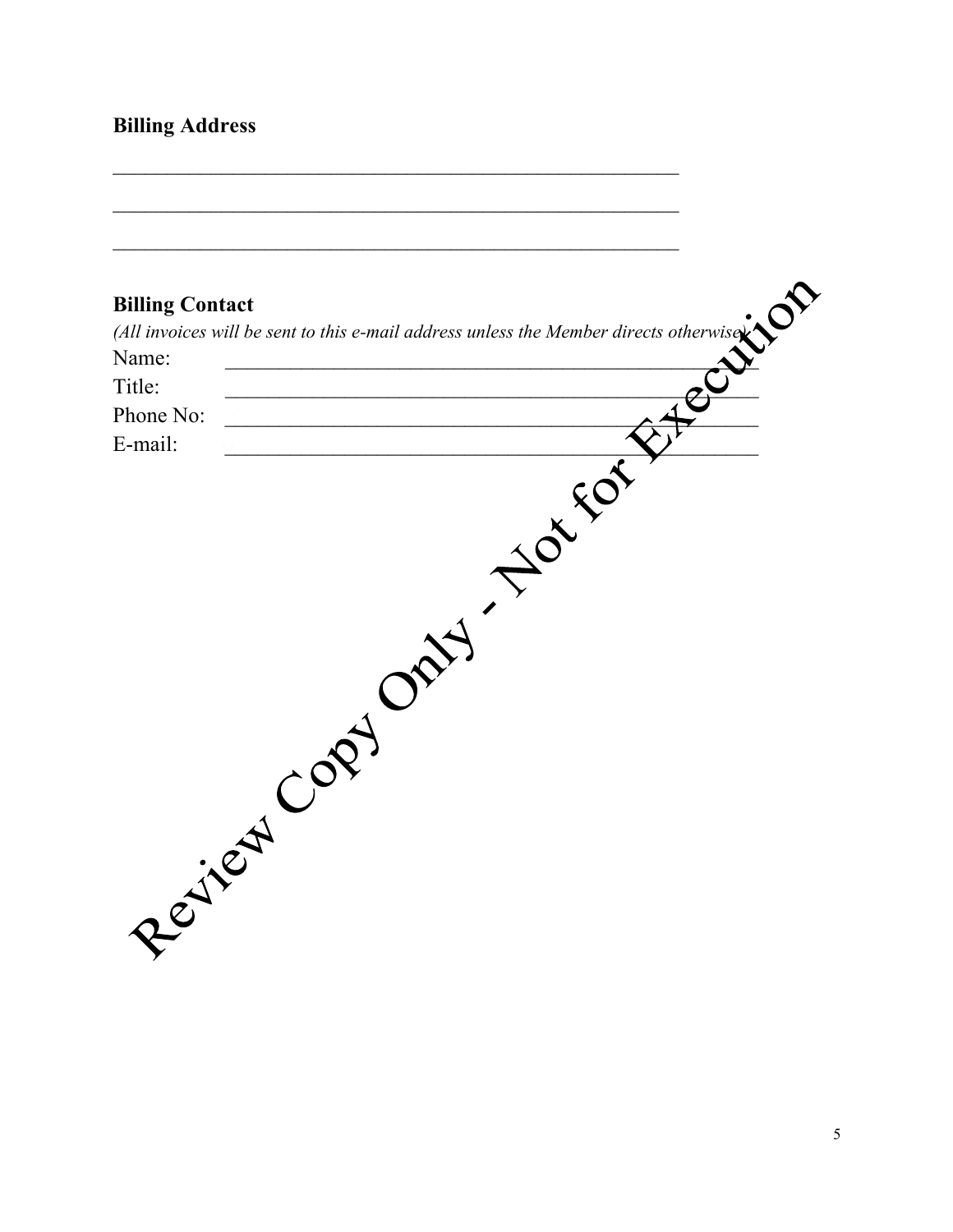# **Exhibit B**

# **The LF Energy Foundation Charter**

The Linux Foundation Effective July 12, 2018 / Last amended October 7, 2020

#### **1) Mission and Scope of the LF Energy Foundation.**

- a) The purpose of the Directed Fund is to raise, budget and spend funds in support of  $\triangle$ various open source and/or open standards projects relating to the generation, transmission, distribution and delivery of energy, including infrastructure and support initiatives related thereto (each such project, a "Technical Project"). The **governance** of each Technical Project is as set forth in the applicable charter for each **Technical Project**.
- b) The Directed Fund supports the Technical Projects. The Directed  $\vec{F}$ guidance of the Governing Board of the Directed Fund (the "Governing Board") and The Linux Foundation (the "LF") as may be consistent with The Linux Foundation's taxexempt status.
- c) The Governing Board manages the Directed Fund. The Directed Fund will also have an Outreach Committee, Technical Advisory Counsel, Budget Committee, Legal Committee and other working groups, councils, committees and similar bodies (collectively, "Committees") that may be established by the Governing Board. These committees report to the Governing Board.

# **2) Membership.**

- a) The Directed Fund will be composed of Strategic, General and Associate Members (each, a "Member" and, collectively, the "Members") in Good Standing. All Members must be current corporate members of the LF (at any level) to participate in the Directed Fund as a member. All participants in the Directed Fund, enjoy the privileges and undertake the obligations described in this Charter, as from time to time amended by the Governing Board with the approval of the LF. During the term of their membership, all members will comply with all such policies as the LF Board of Directors and/or the Directed Fund may adopt with notice to members.
- b) Strategic Members will be entitled to appoint a representative to the Governing Board any Committee.

General Members, acting as a class, will be entitled to annually elect one representative to the Governing Board for every ten General Members, up to a maximum of three representatives, provided that there will always be at least one General Member representative, even if there are less than ten General Members. The Governing Board determines the election process.

d) The Associate Member category of membership is limited to Associate Members of The Linux Foundation and requires approval by the Governing Board, or, if the Governing Board sets additional criteria for joining the Directed Fund as an Associate Member, the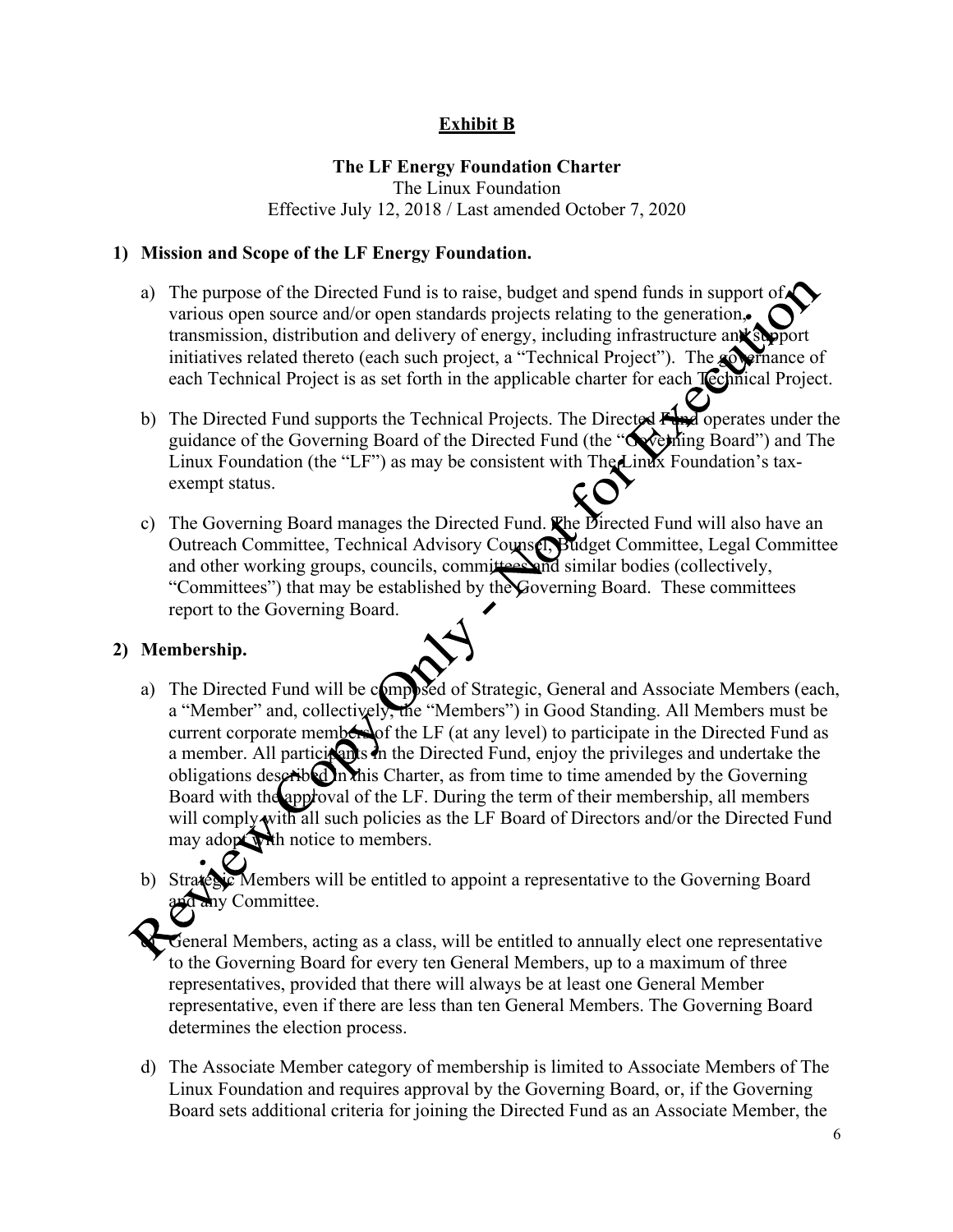meeting of such criteria, including at membership renewal. If the Associate Member is a membership organization, Associate Membership in the Directed Fund does not confer any benefits or rights to the members of the Associate Member.

- e) Members will be entitled to:
	- i) participate in Directed Fund general meetings, initiatives, events and any other activities; and
	- ii) identify themselves as members of the LF Energy Foundation supporting the  $\mathbb{N}$ Energy Foundation community.

## **3) Governing Board**

- a) The Governing Board voting members will consist of:
	- i) one representative appointed by each Strategic Member;
	- ii) the TAC Representative (as defined herein); and
	- iii) the elected General Member representative or representatives.
- b) No single Member, company or set of Related Companies will be entitled to: (i) appoint or nominate for Membership class election more than one representative for the Governing Board.
	- i) Please note that it will be acceptable for one Member to appoint or nominate a representative to the Governing Board and have another employee of their Related Companies serve as the  $\triangle$ AC Representative on the Governing Board.
- c) Conduct of Meetings
	- i) Governing Board meetings will be limited to the Governing Board representatives, the Outreach Committee Chair, invited guests and LF staff.
	- ii) Government Board meetings follow the requirements for quorum and voting outlined in this Charter. The Governing Board may decide whether to allow one named representative to attend as an alternate.

 $\mathbf{\hat{\omega}}$ The Governing Board meetings will be private unless decided otherwise by the Governing Board. The Governing Board may invite guests to participate in consideration of specific Governing Board topics (but such guest may not participate in any vote on any matter before the Governing Board).

- d) Officers
	- i) The officers ("Officers") of the Directed Fund as of the first meeting of the Governing Board will be a Chairperson ("Chair") and a Treasurer. Additional Officer positions may be created by the Governing Board.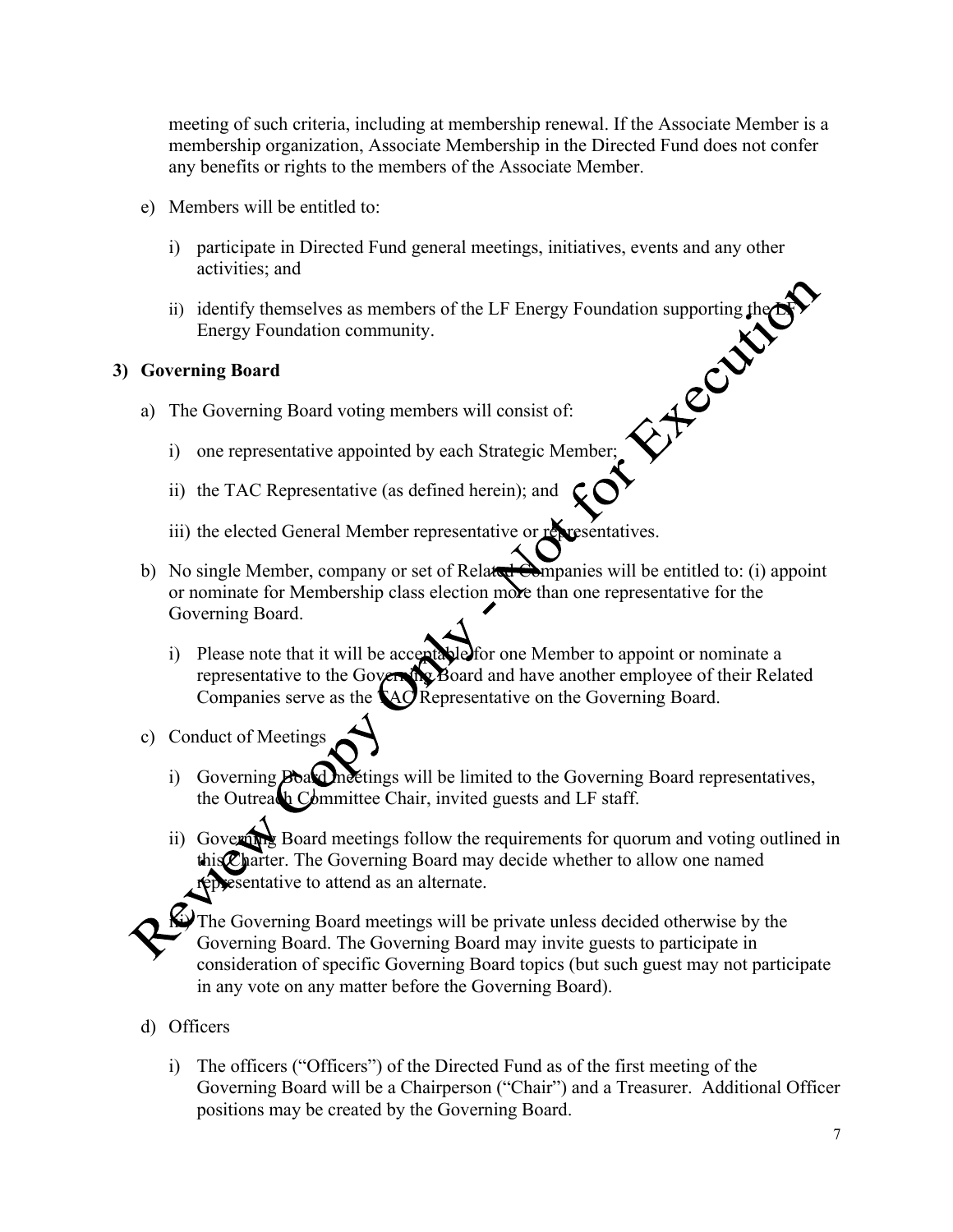- ii) The Chair will preside over meetings of the Governing Board, manage any day-today operational decisions, and will submit minutes for Governing Board approval.
- iii) The Treasurer will assist in the preparation of budgets for Governing Board approval, monitor expenses against the budget and authorize expenditures approved in the budget.
- e) The Governing Board will be responsible for overall management of the Directed Fund, including:
	- i) approve a budget directing the use of funds raised by the Directed Fund  $\mathbf{f}$ sources of revenue;
	- ii) nominate and elect Officers of the Directed Fund;
	- iii) approving, in addition to TAC approval, of projects as Technical
	- iv) oversee all Directed Fund business and community outreach matters and work with the LF on any legal matters that arise;
	- v) adopt and maintain policies or rules and procedures for the Directed Fund (subject to LF approval);
	- vi) establish ad-hoc committees to resolve a particular matter or establish additional committees, in support of the mission of the Directed Fund;
	- vii) establish any conformance programs and solicit input (including testing tools) from the applicable governance by of any Technical Project for defining and administering any programs related to conformance with any Technical Project, (a "Compliance Program");
	- viii) publish use  $\cos$ , user stories, websites and priorities to help inform the ecosystem and technical community;
	- ix) establish and maintain end-user advisory councils to support one or more Technical Projects

approve procedures for the nomination and election of any representative of the General Members to the Governing Board and any Officer or other positions created by the Governing Board; and

xi) vote on all decisions or matters coming before the Governing Board.

#### **4) Outreach Committee**

a) The Outreach Committee will include one appointed voting representative from each Strategic Member. Each General Member may appoint a non-voting representative to observe and contribute ideas to the Outreach Committee.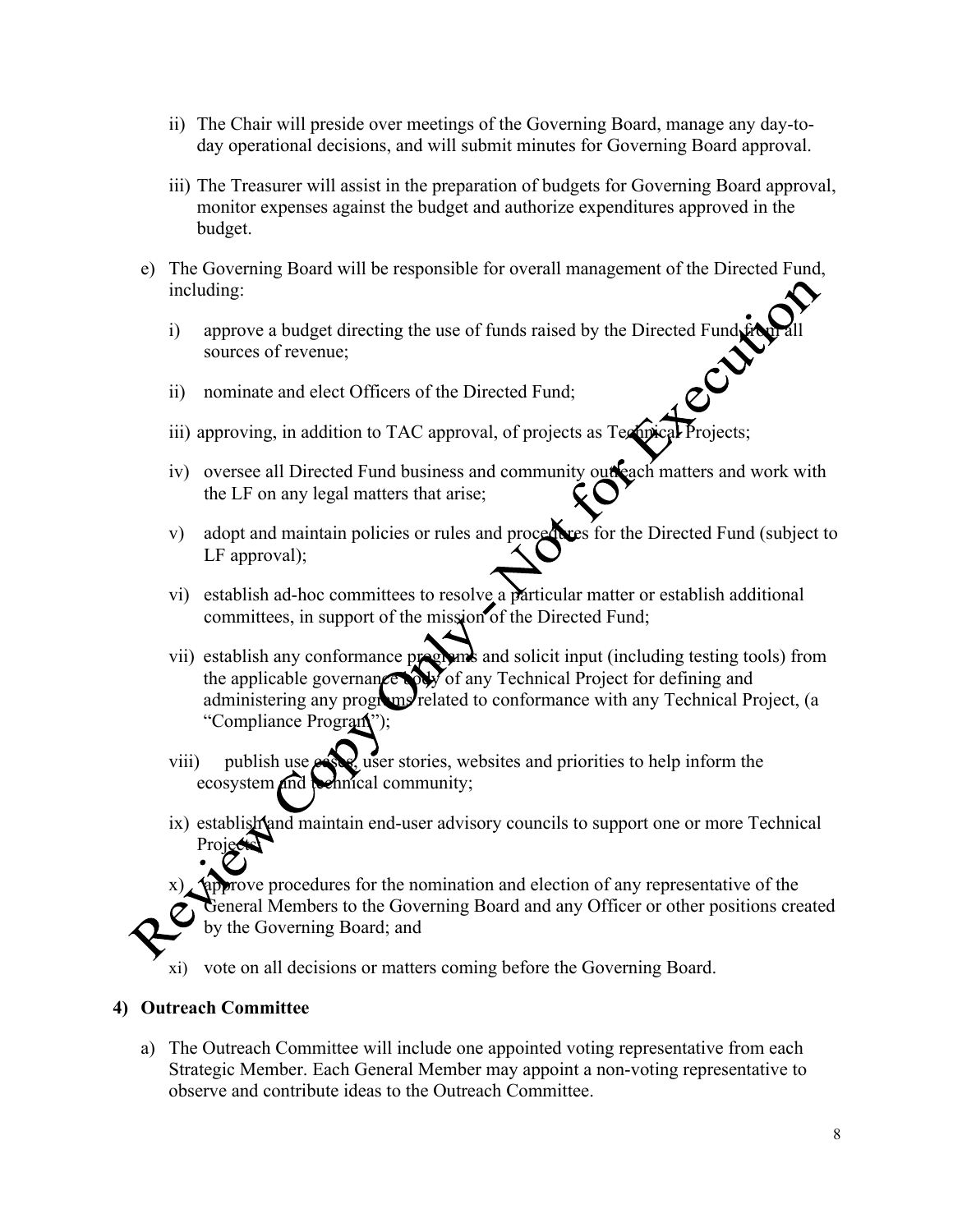- b) The Outreach Committee will be responsible for the design, development and execution of community outreach efforts on behalf of the Governing Board. The Outreach Committee is expected to coordinate closely with the Governing Board and technical communities to maximize the outreach and visibility of the Technical Project throughout the industry.
- c) The Governing Board may appoint a chairperson of the Outreach Committee or delegate responsibility for selecting a chairperson to the Outreach Committee. The Outreach Committee chairperson will be responsible for reporting progress back to the Governing Board. The Outreach Committee chairperson may attend meetings of the Governing Board, but, unless the Outreach Committee chairperson is a member of the Governing Board, the Outreach Committee chairperson will not attend as a voting member of the Governing Board.<br>
visory Committees Governing Board.

## **5) Advisory Committees**

- a) Following the first meeting of the Governing Board, the Governing Board will establish an end-user advisory committee (the "EUAC") and Academic Advisory Committee (the "AAC"), which will operate pursuant to charters approxed by the Governing Board. The EUAC and AAC charters will provide for (a) criteric for the determination of eligible participants, (b) a limit of one representative per  $\alpha$  panization on either committee, (c) the election of a chair to set agendas for meetings and facilitate communication with the Governing Board and the TAC.
- b) It is anticipated that the mission and scope of the advisory committees will solicit feedback and direction from the end user and academic communities in order to identify development, outreach and education opportunities for the Technical Effort. It is also expected that end-user and a cademic participants may leverage the committees as an entry-point for interactions with the Technical Effort.

# **6) Legal Committee**

a) The Legal Committee will consist of members of the Governing Board that wish to participate on the Legal Committee together with their legal counsel. Participation on the Legal Committee is voluntary, and the makeup of the Legal Committee will be determined annually or as otherwise directed by the Governing Board.

esponsibilities of the Legal Committee include the creation of recommendations to  $\Theta$  Governing Board in response to questions submitted to the Legal Committee by the Governing Board or the TAC.

c) The Legal Committee will select, from among those Governing Board representatives that are participating on the Legal Committee, a chairperson of the Legal Committee who will call meetings, drive the agenda and communicate findings or recommendations of the Legal Committee to the Governing Board.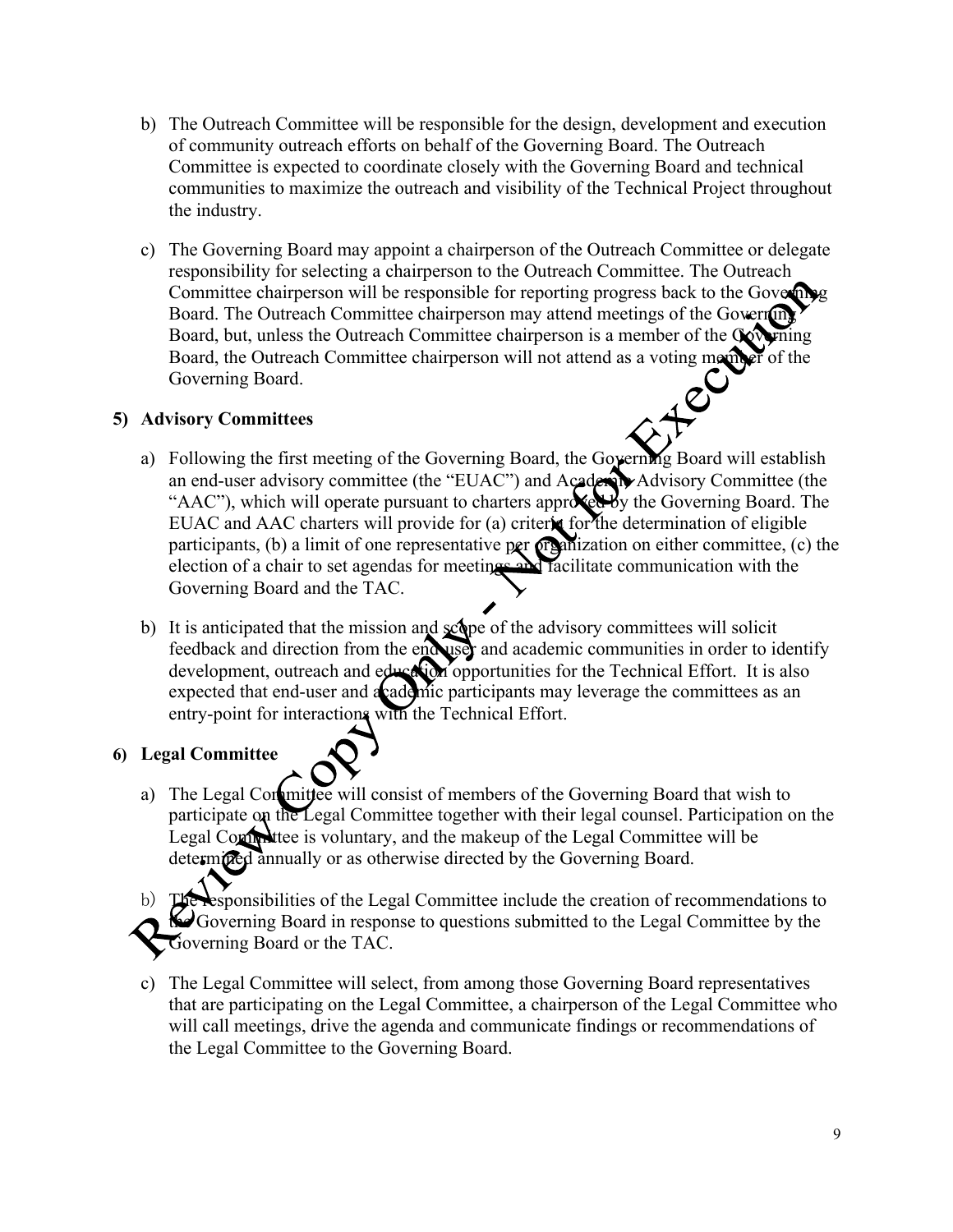#### **7) Budget Committee**

- a) The Budget Committee will consist of representatives of the Governing Board that volunteer to be a named participant on the Budget Committee.
- b) The responsibilities of the Budget Committee include:
	- i) assisting the Treasurer in preparation of annual budgets that adhere to the principles and guidelines established by the Governing Board;
	- ii) developing and reporting metrics for the allocation of budget in relation the priorities of the Governing Board;
	- iii) reviewing the progress of the Directed Fund against the annual budget
	- iv) preparing forecasts for future financial needs of the Direct  $dF$  while; and
	- v) such other matters related to finance and the financial operation of the Directed Fund as may be directed to the Budget Committee by the Governing Board.
- c) The Treasurer shall be chairperson of the Budget  $\epsilon$  mittee.

#### **8) Technical Advisory Council**

- a) The role of the TAC is to facilitate communication and collaboration among the Technical Projects. The TAC will be responsible for:
	- i) coordinating collaboration anong Technical Projects, including development of an overall technical vision for the community;
	- ii) making recommendations to the Budget Committee of resource priorities for Technical Pro
	- iii) electing an uzly a chairperson to preside over meetings, set the agenda for meetings, ensure meeting minutes are taken and who will also serve on the Governing Board as the TAC's representative (the "TAC Representative");

dreating, maintaining and amending project lifecycle procedures and processes, subject to the approval of the Governing Board; and

- such other matters related to the technical role of the TAC as may be communicated to the TAC by the Governing Board.
- b) The voting members of the TAC consist of:
	- i) one representative appointed by each Strategic Member; and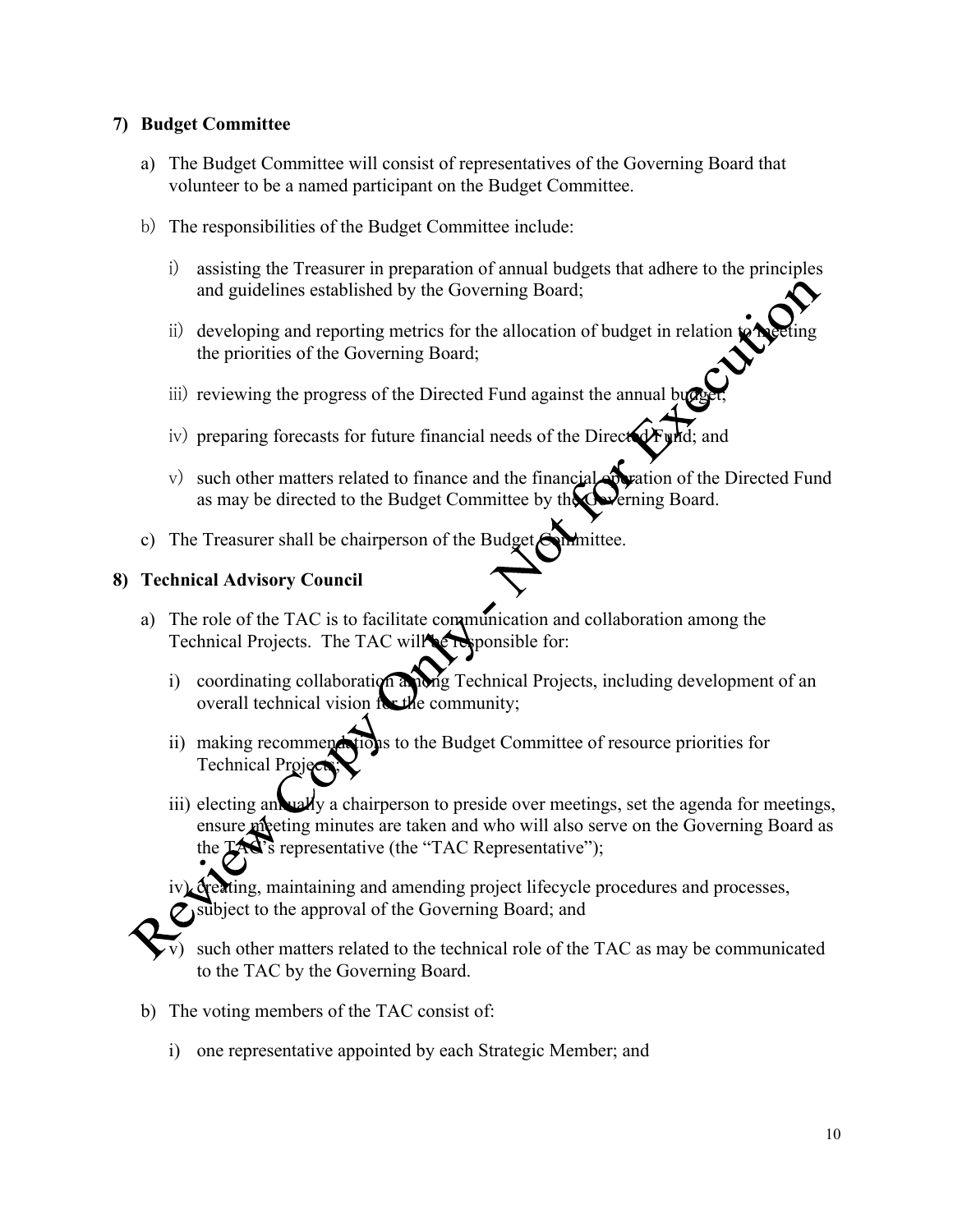- ii) one representative appointed by the technical oversight body (e.g., a technical steering committee) of each TAC Project (as defined herein).
- c) One representative of any Member may observe meetings of the TAC. Any committers from a TAC Project may observe meetings of the TAC. The TAC may change this at any point in time, including: (a) opening meetings to a broader community; (b) holding closed meetings; and (c) holding meetings open to the public.
- d) At the start of the Directed Fund, "TAC Projects" are those Technical Projects listed having voting representatives on the TAC on the Directed Fund's web site. Therea any Technical Project can become a TAC Project through the approval of the Technical Project's technical oversight body, the TAC (by a two-third's vote), and the Governing Board. The TAC and the Governing Board may approve a project lifecycle policy that will address the incubation, archival and other stages of TAC Project $\mathcal Q$
- e) The TAC representatives will elect a chair to preside over metrings, ensure minutes are taken and drive the TAC agenda with input from the TAC representatives.

# **9) Voting**

- a) Quorum for Governing Board and Committee meetings will require at least fifty percent of the voting representatives. If advance notice of the meeting has been given per normal means and timing, the Governing Board may continue to meet even if quorum is not met, but will be prevented from making any decisions at the meeting.
- b) Ideally decisions will be made based on consensus. If, however, any decision requires a vote to move forward, the representatives of the Governing Board or Committee, as applicable, will vote on a one vole per voting representative basis.
- c) Except as provided in Section 17.a., decisions by vote at a meeting will require a simple majority vote, provided quorum is met. Except as provided in Section 17.a., decisions by electronic vote with out a meeting will require a majority of all voting representatives.
- d) In the event of  $\alpha$  tied vote with respect to an action that cannot be resolved by the Governing Board, the Chair may refer the matter to the LF for assistance in reaching a decision. If there is a tied vote in any Committee that cannot be resolved, the matter may be referred to the Governing Board.

# **10) Subsidiaries and Related Companies**

- a) Definitions:
	- i) "Subsidiaries" means any entity in which a Member owns, directly or indirectly, more than fifty percent of the voting securities or membership interests of the entity in question;
	- ii) "Related Company" means any entity which controls or is controlled by a Member or which, together with a Member, is under the common control of a third party, in each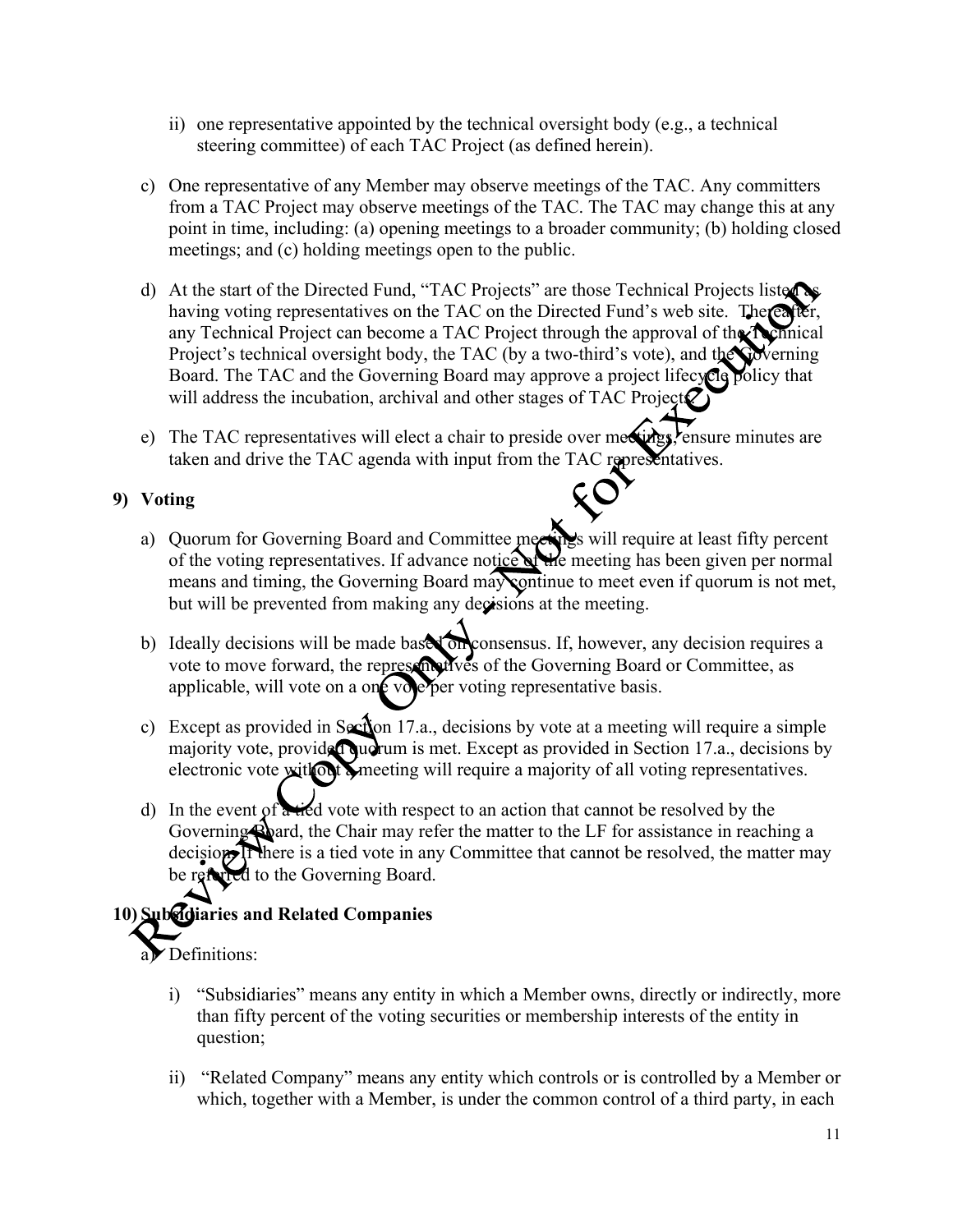case where such control results from ownership, either directly or indirectly, of more than fifty percent of the voting securities or membership interests of the entity in question; Where a Member is subject by law, including, without limitation, national legislation and EU directives and regulations applicable, to strong unbundling obligations towards the other entities of the vertically integrated undertaking it belongs to, any such other entity shall not be considered as a Related Company with respect to the Member in the context of this Participation Agreement and

- iii) "Related Companies" are entities that are each a Related Company of a Member.
- b) Only the legal entity which has executed a Participation Agreement and its Subsidiaries will be entitled to enjoy the rights and privileges of such Membership; provided, however, that such Member and its Subsidiaries will be treated together as a single Member.
- c) If a Member is itself a foundation, association, consortium, open source project, membership organization, user group or other entity that has members or sponsors, then the rights and privileges granted to such Member will extend only to the employeerepresentatives of such Member, and not to its members or sponsors, unless otherwise approved by the Governing Board in a specific case.
- d) Directed Fund Membership is non-transferable hon-salable and non-assignable, except a Member may transfer its current Membership benefits and obligations to a successor of substantially all of its business or assets, whether by merger, sale or otherwise; provided that the transferee agrees to be bound by this Charter and the Bylaws and policies required by LF membership.

# **11) Good Standing**

a) The Linux Foundation's Good Standing Policy is available at https://www.linuxfouxdation.org/good-standing-policy and will apply to Members of this Directed Fund.

# **12) Trademarks**

a) Any trademarks relating to the Directed Fund or any Technical Project, including without limitation any mark relating to any Conformance Program, must be transferred to and held by LF Projects, LLC and available for use pursuant to LF Projects, LLC's trademark selge policy, available at www.lfprojects.org/trademarks/.

# **13) Antitrust Guidelines**

- a) All Members must abide by The Linux Foundation's Antitrust Policy available at http://www.linuxfoundation.org/antitrust-policy.
- b) All Members must encourage open participation from any organization able to meet the membership requirements, regardless of competitive interests. Put another way, the Governing Board will not seek to exclude any member based on any criteria,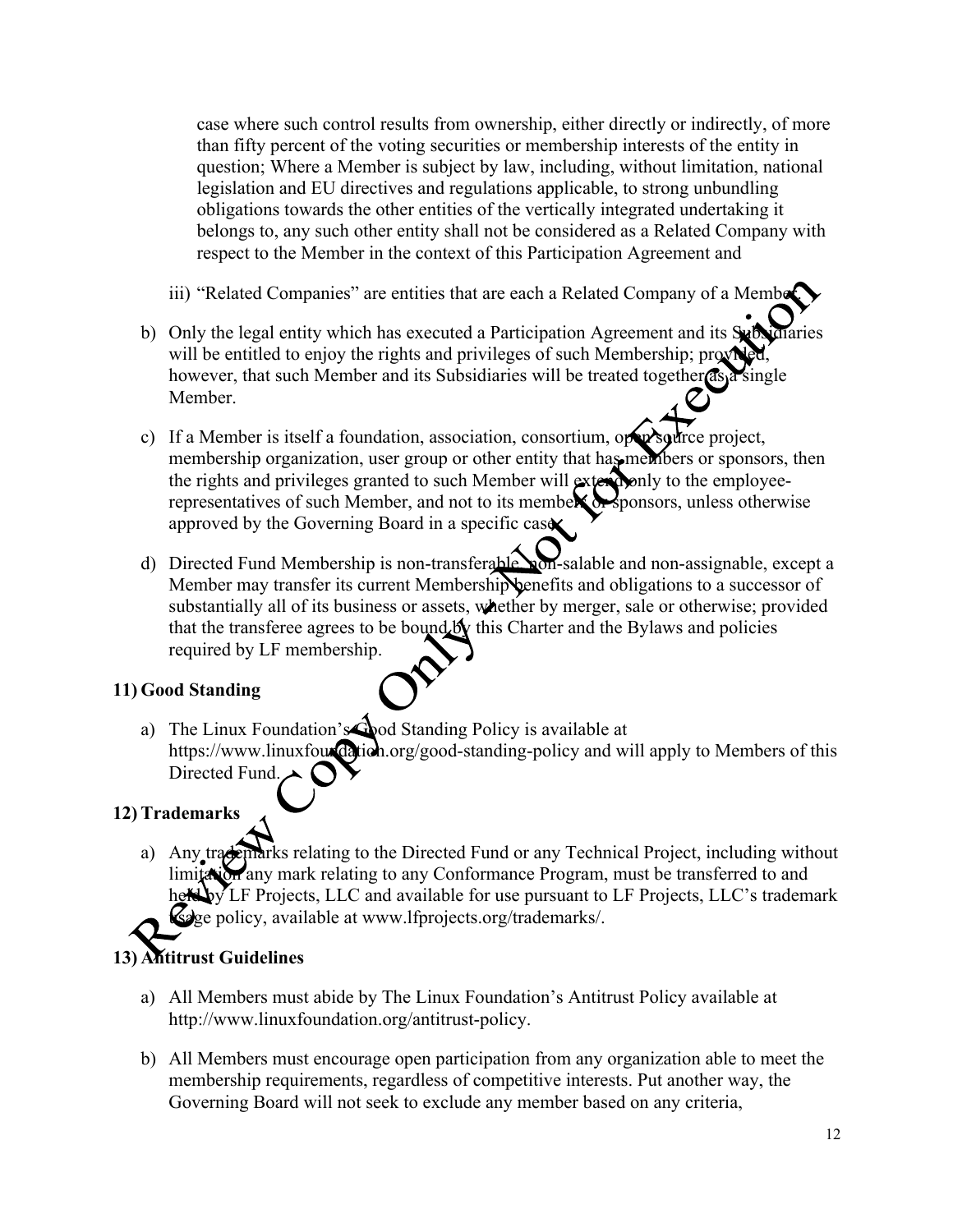requirements or reasons other than those that are reasonable and applied on a nondiscriminatory basis to all members.

# **14) Budget**

- a) The Governing Board will approve an annual budget and never commit to spend in excess of funds raised. The budget and the purposes to which it is applied must be consistent with both (a) the non-profit and tax-exempt mission of The Linux Foundation and (b) the aggregate goals of the Technical Projects.
- b) The Linux Foundation will provide the Governing Board with regular reports levels against the budget. Under no circumstances will The Linux Foundation have any expectation or obligation to undertake an action on behalf of the Directed Fund or otherwise related to the Directed Fund that is not covered in full by funds raised by the Directed Fund.
- c) In the event an unbudgeted or otherwise unfunded obligation arises related to the Directed Fund, The Linux Foundation will coordinate with the Governing Board to address gap funding requirements.

# **15) General & Administrative Expenses**

- a) The Linux Foundation will have custody of  $\frac{\partial u}{\partial x}$  final authority over the usage of any fees, funds and other cash receipts.
- b) A General & Administrative (G&A) feed will be applied by the Linux Foundation to funds raised to cover Finance, Accounting, and operations. The G&A fee will be 9% of the Directed Fund's first \$1,000,000  $\chi$  gross receipts each year and 6% of the Directed Fund's gross receipts each year over \$1,000,000.

# **16) General Rules and Operations.** The Directed Fund activities must:

- a) engage in the work of the project in a professional manner consistent with maintaining a cohesive community, while also maintaining the goodwill and esteem of The Linux Foundation in the open source community;
- b) respect  $\mathbf{G}$  rights of all trademark owners, including any branding and usage guidelines;

*el* gage or coordinate with The Linux Foundation on all outreach, website and marketing Fivities regarding the Directed Fund or on behalf of any Technical Project that invoke or associate the name of any Technical Project or The Linux Foundation; and

d) operate under such rules and procedures as may be approved by the Governing Board and confirmed by The Linux Foundation.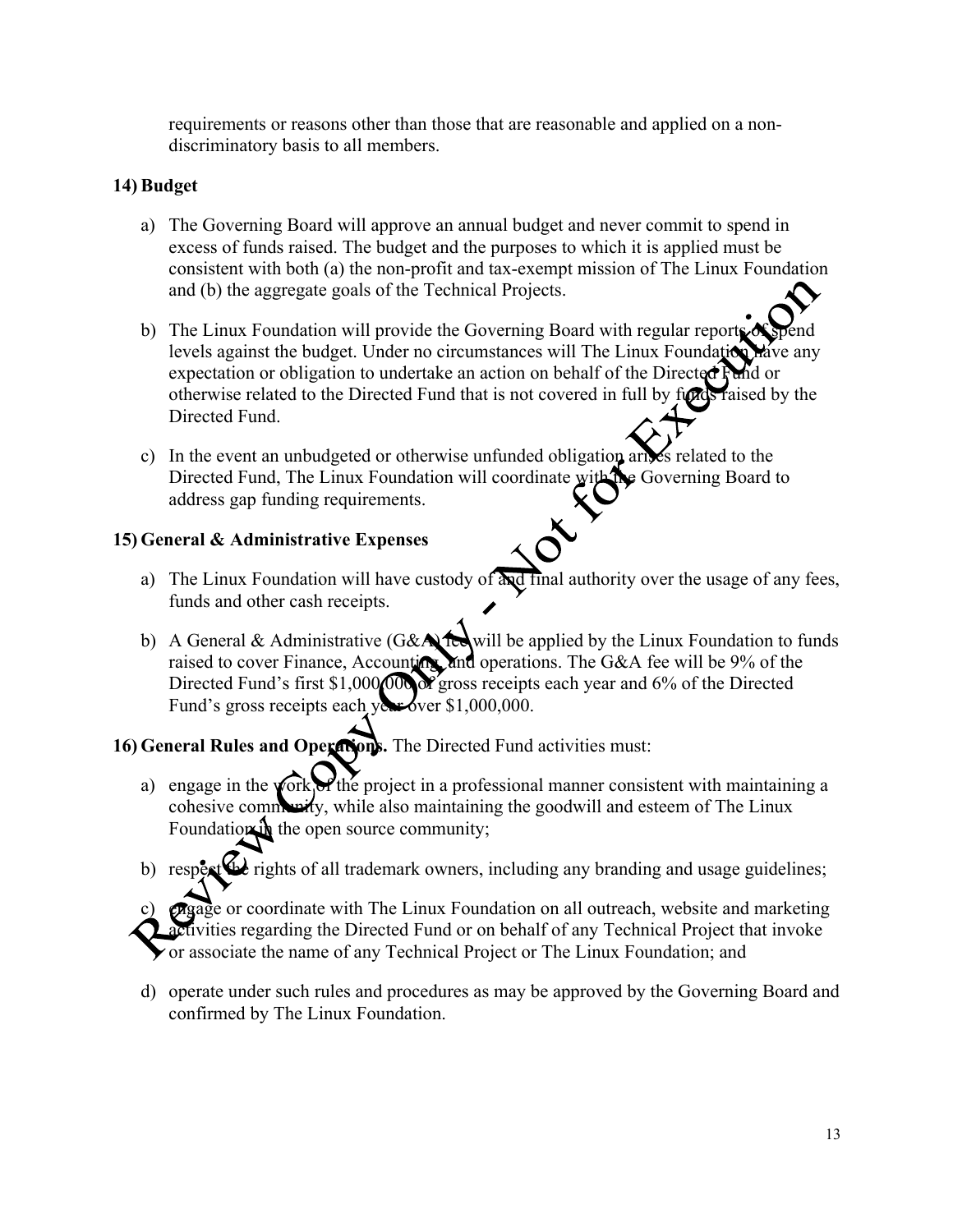#### **17) Amendments**

a) This Charter may be amended by a two-thirds vote of the entire Governing Board, subject

Registered Copy Only - The Eor Extension